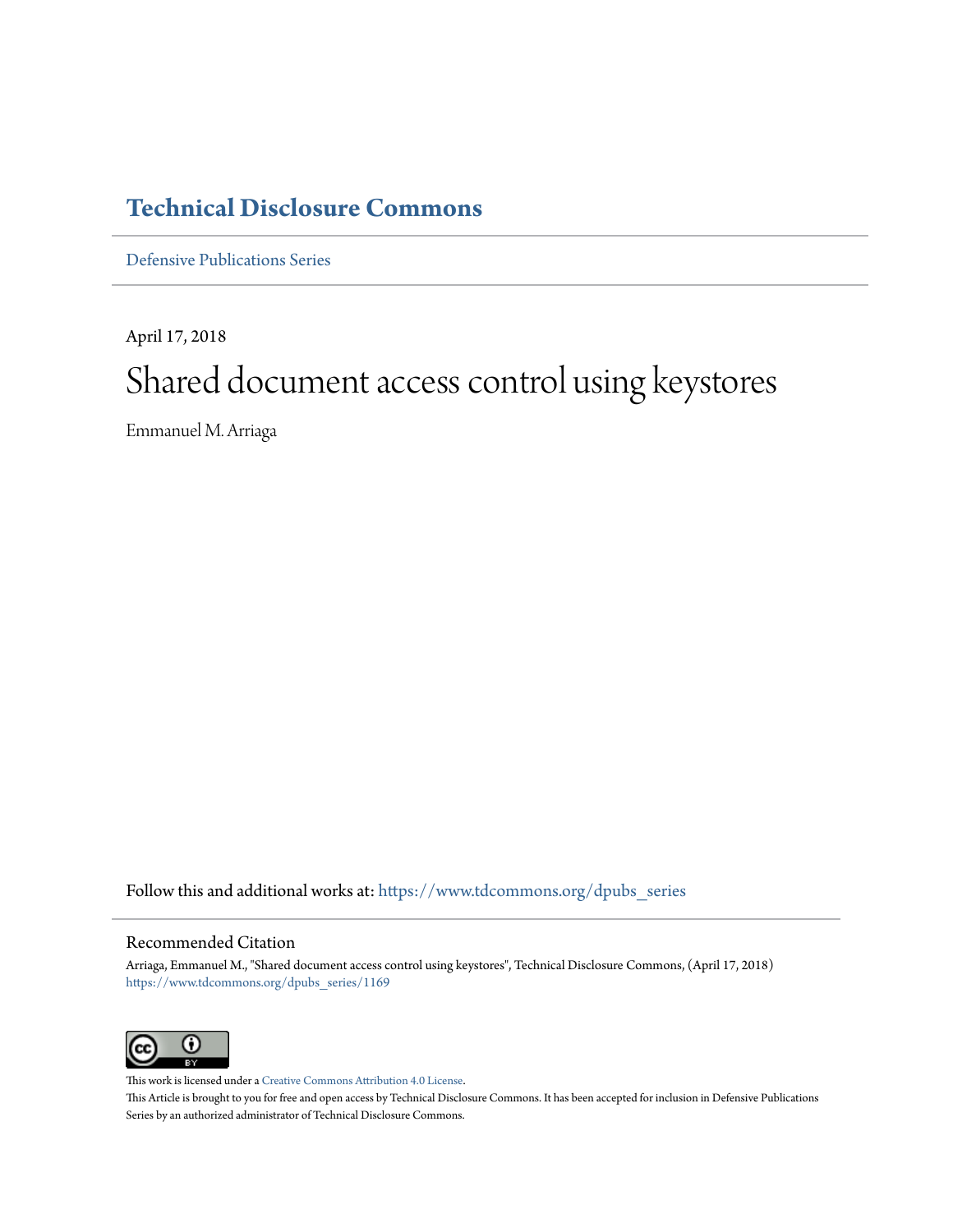## **Shared document access control using keystores**

## ABSTRACT

User-generated content, e.g., documents, media, etc. is often created and shared over online document creation and file-hosting services. One technique to restrict access to shared documents is to specify a list of individuals with whom a document is to be shared. Current services do not address the scenario, frequent within enterprise settings, in which a document is made accessible to different groups of individuals based on their rank and clearance levels.

Techniques of this disclosure encrypt shared documents such that access is granted to individuals in possession of a certain key. Certain documents, e.g., sensitive documents intended for view only by top management, are associated one set of keys, while documents viewable by more employees have a different set of keys. Document access retains the singlestep simplicity of create-and-share techniques. Access is selectively provided to users based on the key provided.

### **KEYWORDS**

- Document encryption
- Keystore
- Cloud hosting
- Cloud storage
- Document management

### BACKGROUND

Current online file-hosting and document creation services may not natively encrypt stored documents. Users share documents with each other via online file creation and hosting services that maintain lists of individuals with whom each document is shared. Some services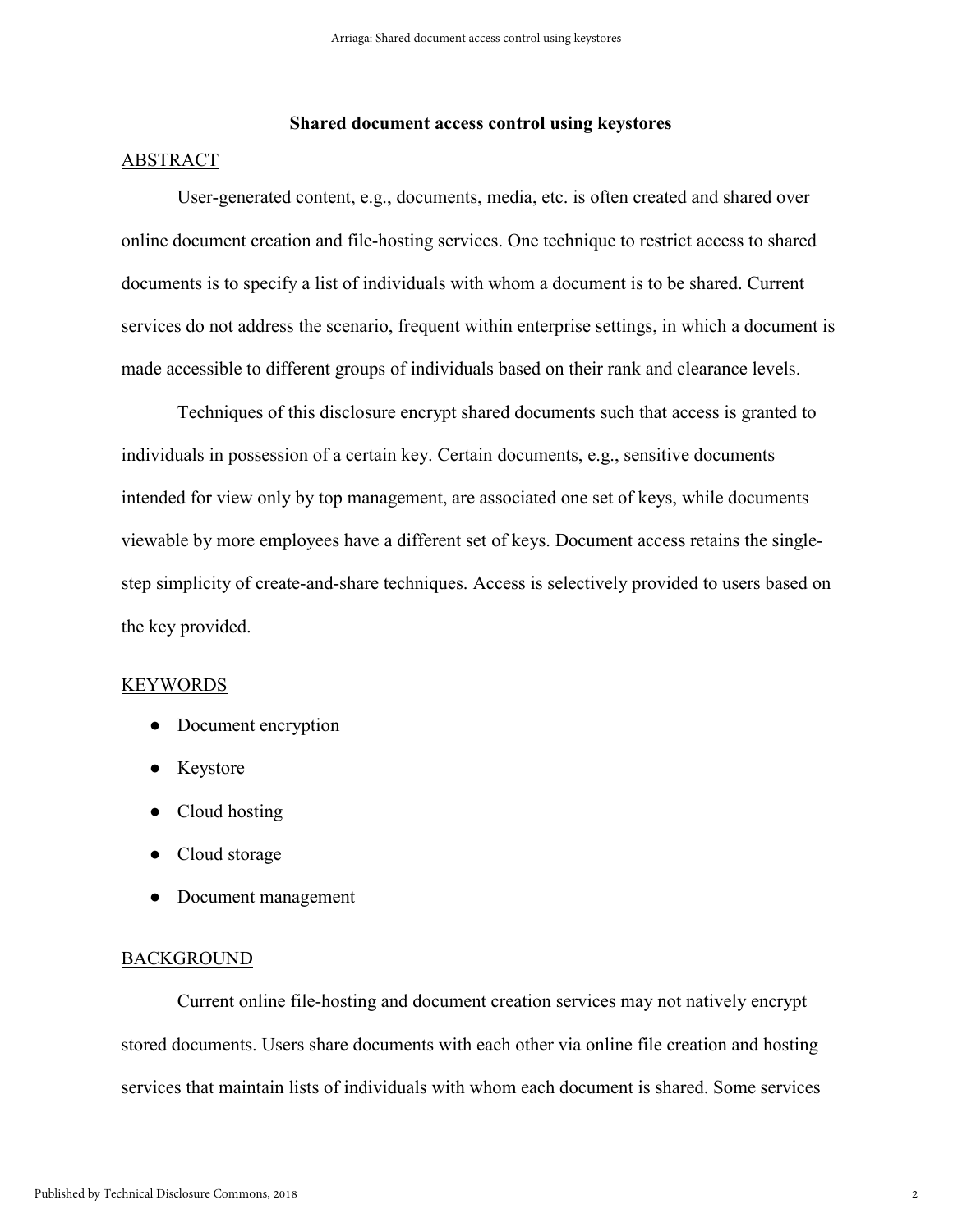also enable sharing of documents via a link, e.g., URL, such that anyone in possession of the link can access the shared documents. Documents that are downloaded from a file-hosting service are unencrypted and does not include password protection. In the context of enterprise use, individual documents are encrypted and protected with passwords or other forms of authentication, in addition to sharing.

#### DESCRIPTION

This disclosure describes techniques that can be implemented by online file creation and hosting services to provide encryption of stored content. Per techniques of this disclosure, a public key is associated with each document or file, e.g., text files, spreadsheets, presentations, images, etc., stored on the file-hosting service. When a document is shared with a user, the public key is provided to the user. For example, a keystore is created for the receiving user where this type of information resides. When a document is shared publicly, the file-hosting service decrypts the document to enable broader access. The existence and use of encryption keys is implemented in a manner that does not require any user action, and is invisible to end users.

For enterprise users, shared keystores are set up for enterprise documents. These keystores can be managed and are accessible to approved employees. Differing levels of access restrict individual documents to select users.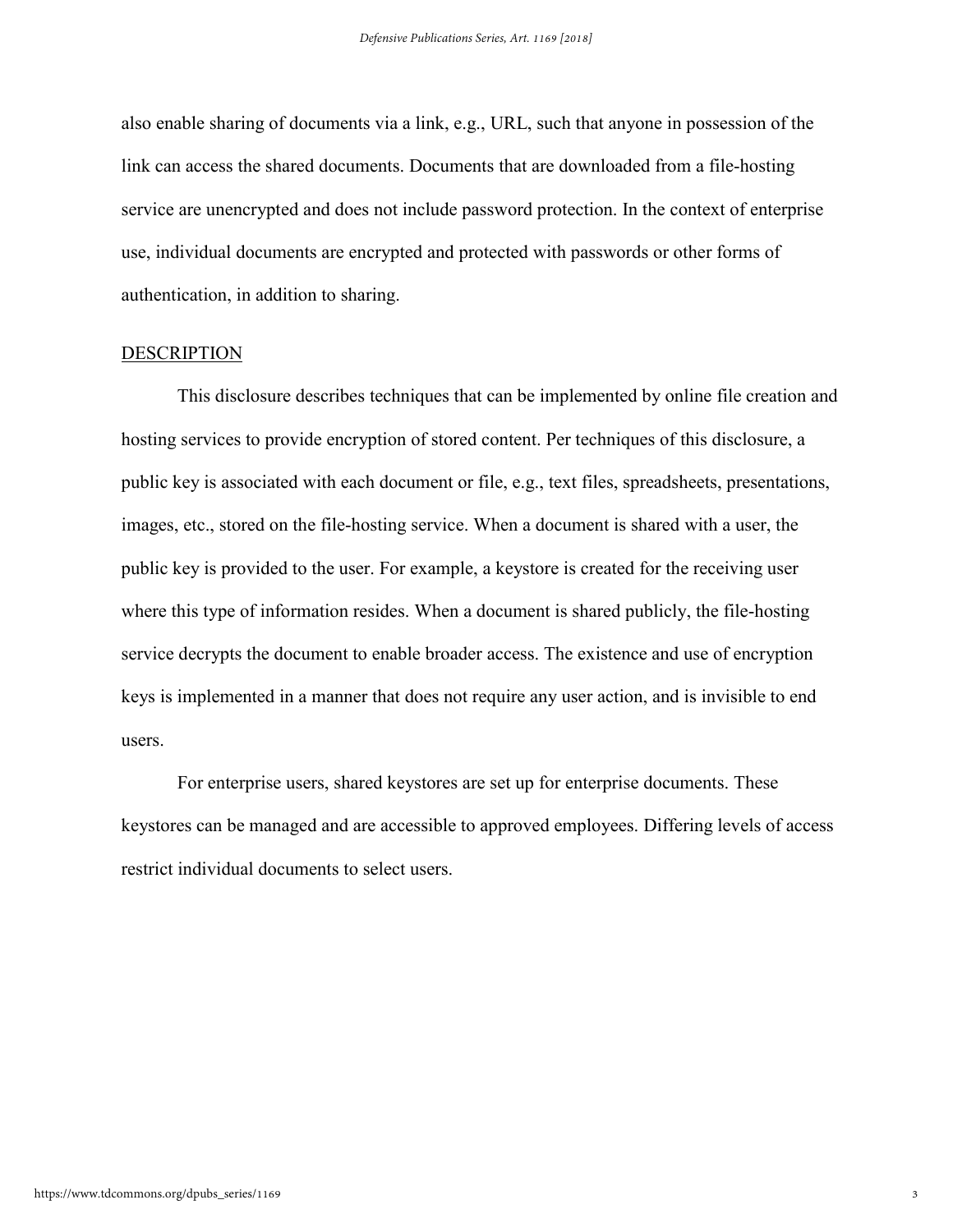

**Fig. 1: Keystores that enable varying levels of access** 

Fig. 1 illustrates document encryption by an online file-hosting service for users that are members of an enterprise. Approved users, e.g., top management (102a) of an organization, are provided with keys that enable access to all documents/media of an organization, e.g., documents within set 104a that includes subsets 104b and 104c. Other users such as middle management (102b) and other employees (102c) are provided keys that enable access to a smaller set of documents (104b) and a restricted set of documents (104c) respectively.

The techniques described herein support arbitrary subsets of documents/media with corresponding key management for each subset, e.g., as illustrated in Fig. 2.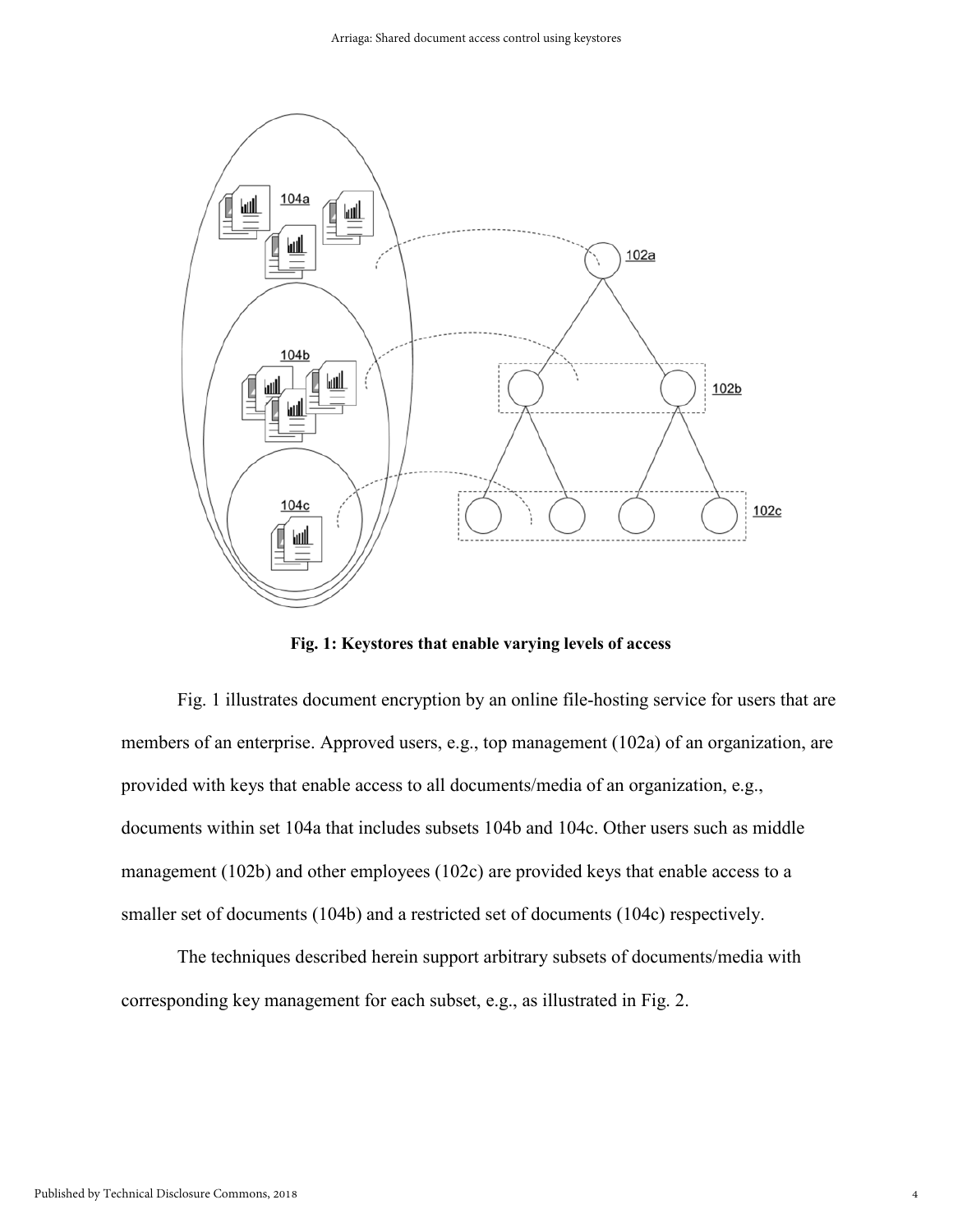

**Fig. 2: Access to arbitrary subsets of documents using keystores** 

As illustrated in Fig. 2, the set of documents in each of sets A, B and C are accessed using respective keys- key-A, key-B and key-C. Further restrictions can be defined such that a document in the set A∩B is accessible only to users with both key-A and key-B, a document in A∩B∩C is accessible only to users with key-A, key-B, and key-C, etc. In a similar manner, a key can be defined for any subset of documents, e.g., a key can be defined to restrict access to the setA− A∩B (documents of set A that don't also belong to set B), etc.

In this manner, multiple keystores can be set up corresponding to groups, areas, or domains that users are granted access to. Even when users have general access to a shared storage space, e.g., for a team, the users are restricted from access to content of sensitivity level higher than permitted by their credentials. Management of these keystores is restricted to administrator users.

For a file-hosting service in a non-enterprise context, one implementation is to have two keystores: one that stores keys for public access, and one stores keys for private document